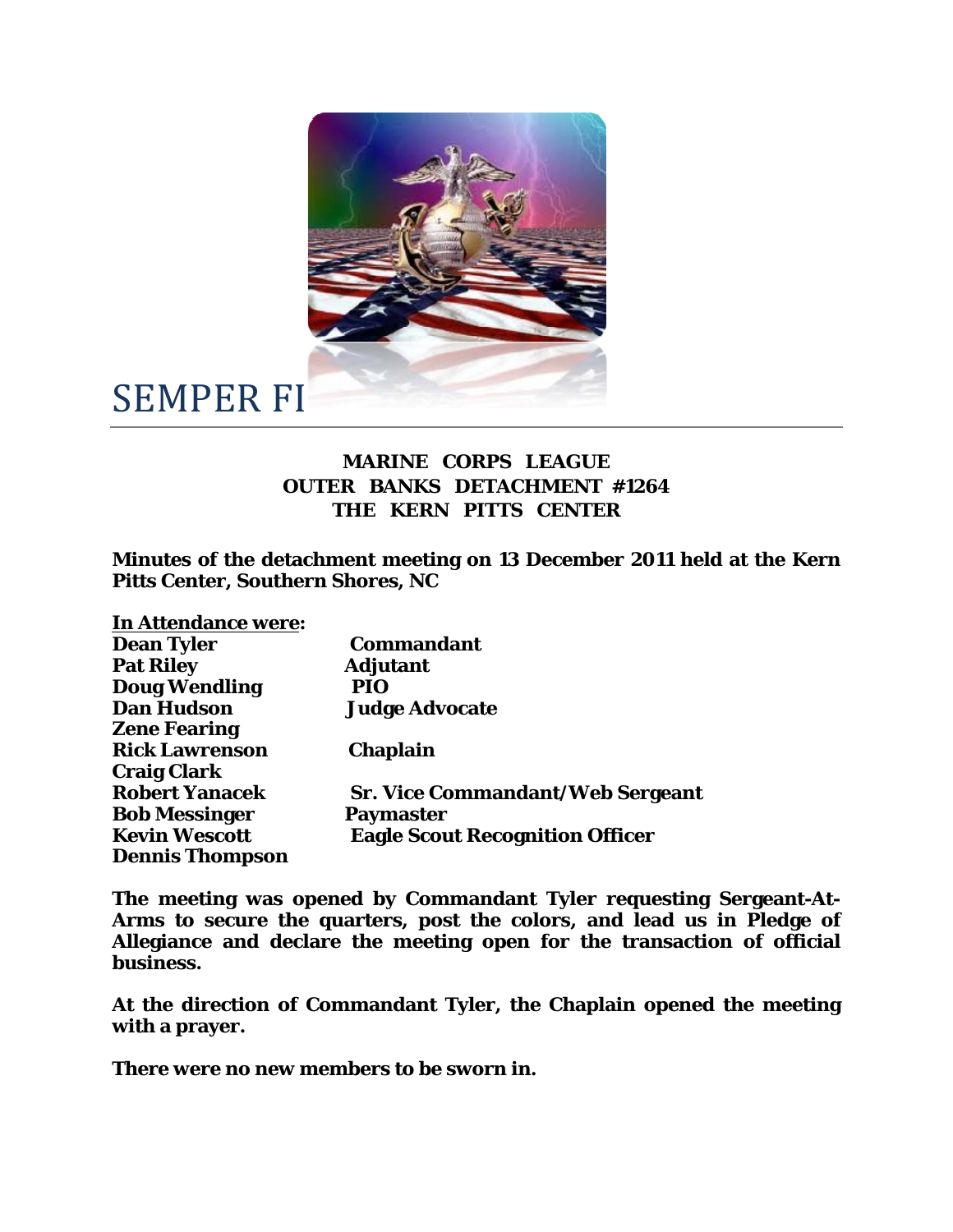**Commandant Tyler introduced Zene Fearing who spoke about the upcoming activities of the First Flight Society for the 108th anniversary of aviation and the 100th anniversary of naval aviation. He encouraged everyone to participate as much as possible.** 

## **Old Business:**

**Adjutant Pat Riley reported that the minutes of the previous meeting were not available due to the fact that the November meeting was canceled because of a scheduling conflict with the meeting facility.** 

**Paymaster Bob Messinger reported on Detachment financials. [Financials are not published. However, any member may request a review of the Detachment financials at any time by contacting Paymaster Messinger.]. A lengthy discussion followed regarding resolving discrepancies between Detachment and National membership rosters. The Detachment roster currently indicates 42 members with 5 of these delinquent.** 

**Correspondence was received from the following recipients of donations by the Detachment:** 

- **Wreath**
- **Wounded Warriors Project**
- **Light Tree**
- **Blue/Gold Star Mothers**

**The audit of Detachment accounts was successfully completed by Dan Hudson and Lee Baronet.** 

**Robert Yanacek reported the following result of the Toys for Tots campaign:** 

**23 volunteers worked a total of 130 man hours. 599 toys were collected at donation points. 96 toys were purchased with cash donations. 811 toys were picked up at other collection locations.** 

**This represents a total of 1,506 toys delivered.** 

**There was a lively discussion of future plans and options for Toys for Tots.** 

**The Commandant recognized Robert Yanacek for all his effort for Detachment by presenting him with the USMC silver dollar.** 

**New Business:** 

**There will be a Department of NC Winter Quarterly meeting at the VA Hospital, Salisbury NC on 20/21 January 2012. The Commandant will not be able to attend, but he invited any interested member to attend.**